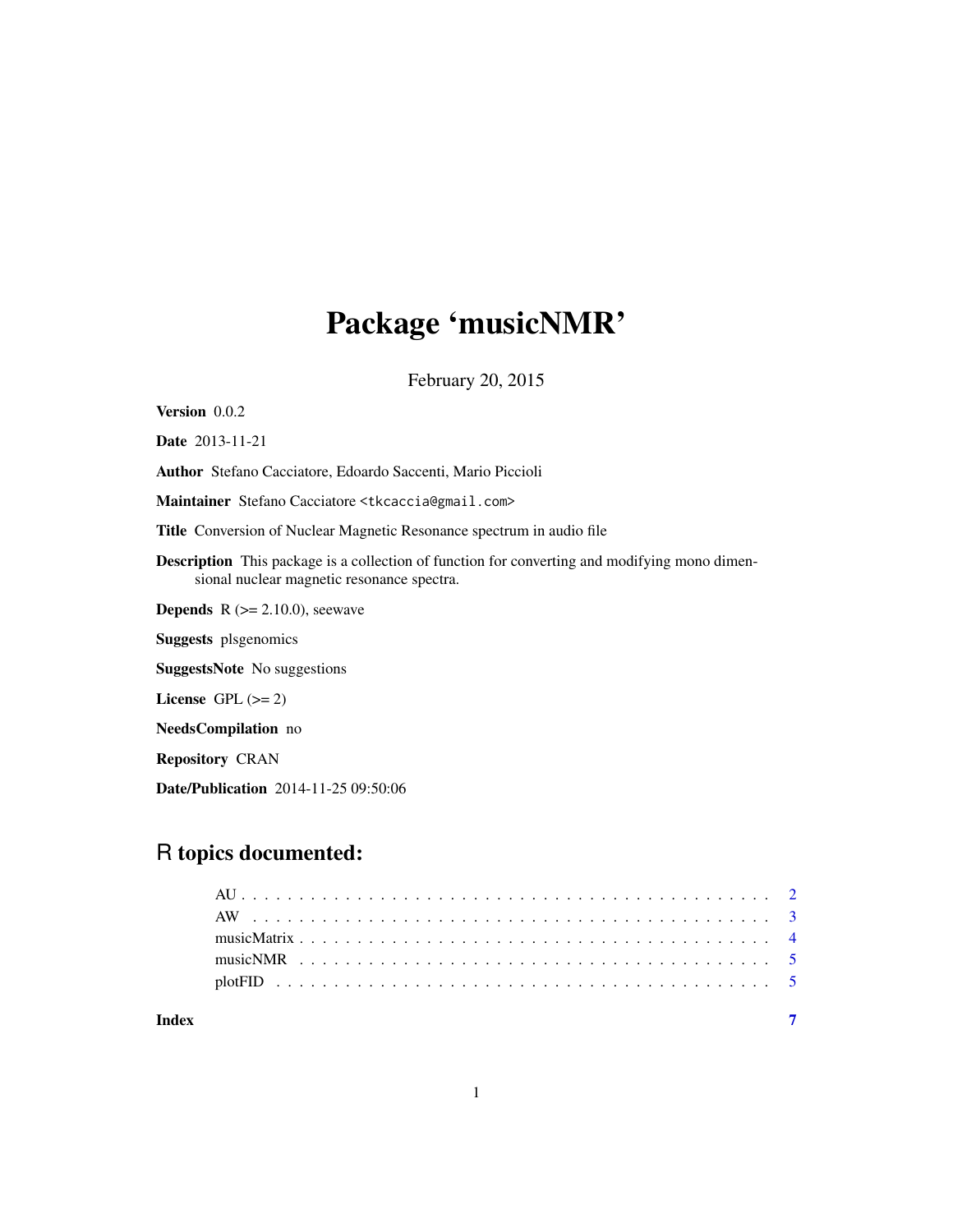<span id="page-1-0"></span>This dataset consists of eigth Free Induction Decay (FID) from eight urine samples. All urine were collected from the donor "AU". The urine are divided in two group; in each group urine samples were collected in a time period of a week. The collection of the two groups is separated by a time course of two years.

#### Usage

data(AU)

### Value

A list with the following elements:

| sample1A | a matrix object. FID of the sample 1 of group A. |
|----------|--------------------------------------------------|
| sample2A | a matrix object. FID of the sample 2 of group A. |
| sample3A | a matrix object. FID of the sample 3 of group A. |
| sample4A | a matrix object. FID of the sample 4 of group A. |
| sample1B | a matrix object. FID of the sample 1 of group B. |
| sample2B | a matrix object. FID of the sample 2 of group B. |
| sample3B | a matrix object. FID of the sample 3 of group B. |
| sample4b | a matrix object. FID of the sample 4 of group B. |

#### References

Assfalg M, Bertini I, Colangiuli D, *et al.* Evidence of different metabolic phenotypes in humans. *Proc Natl Acad Sci U S A* 2008;105(5):1420-4.

```
data(AU)
plotFID(AU$sample1B)
plotFID(AU$sample1A,ADD=TRUE,col=2)
```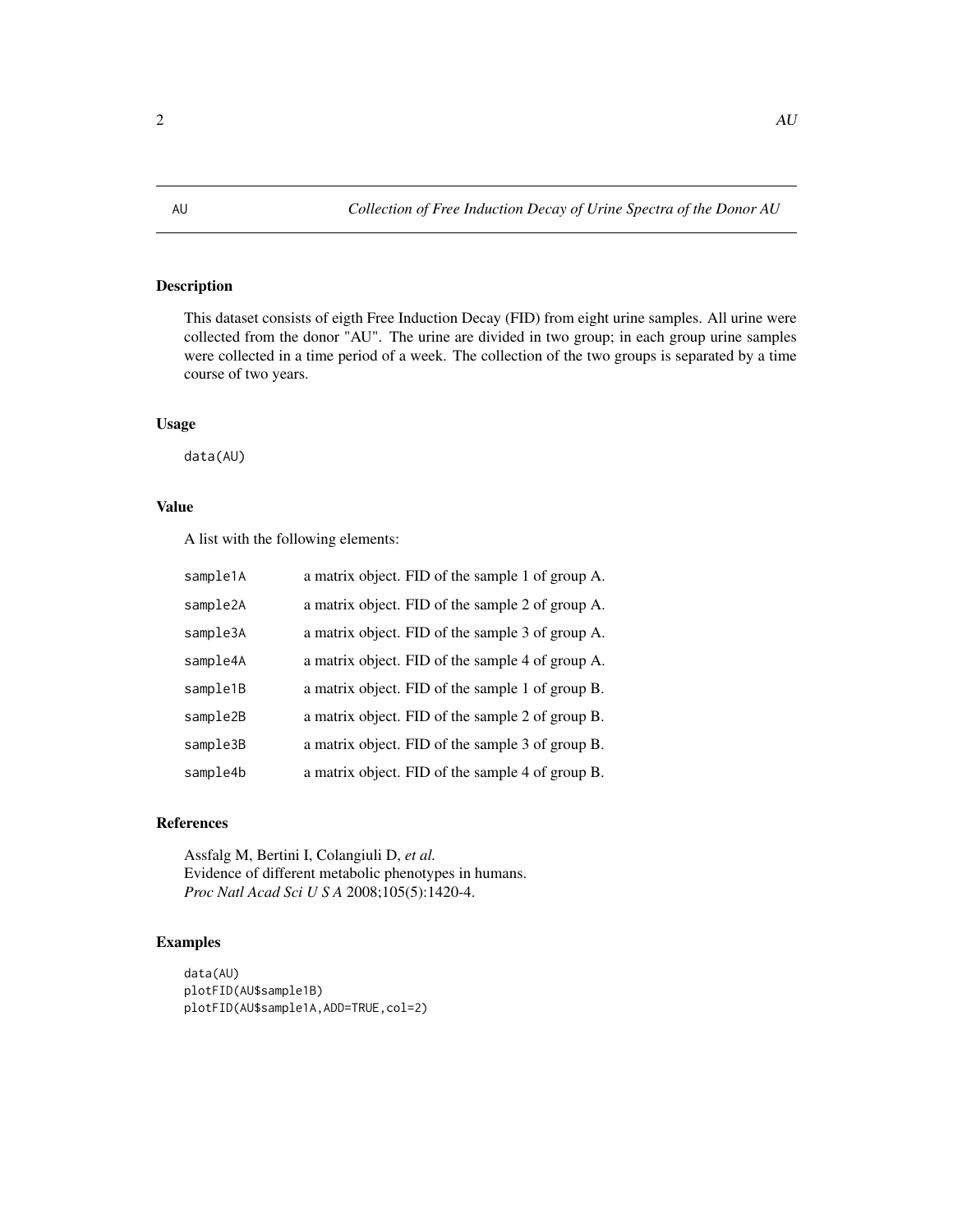<span id="page-2-0"></span>This dataset consists of eigth Free Induction Decay (FID) from eight urine samples. All urine were collected from the donor "AW". The urine are divided in two group; in each group urine samples were collected in a time period of a week. The collection of the two groups is separated by a time course of two years.

#### Usage

data(AW)

### Value

A list with the following elements:

| sample1A | a matrix object. FID of the sample 1 of group A. |
|----------|--------------------------------------------------|
| sample2A | a matrix object. FID of the sample 2 of group A. |
| sample3A | a matrix object. FID of the sample 3 of group A. |
| sample4A | a matrix object. FID of the sample 4 of group A. |
| sample1B | a matrix object. FID of the sample 1 of group B. |
| sample2B | a matrix object. FID of the sample 2 of group B. |
| sample3B | a matrix object. FID of the sample 3 of group B. |
| sample4b | a matrix object. FID of the sample 4 of group B. |

#### References

Assfalg M, Bertini I, Colangiuli D, *et al.* Evidence of different metabolic phenotypes in humans. *Proc Natl Acad Sci U S A* 2008;105(5):1420-4.

```
data(AW)
plotFID(AW$sample1B)
plotFID(AW$sample1A,ADD=TRUE,col=2)
```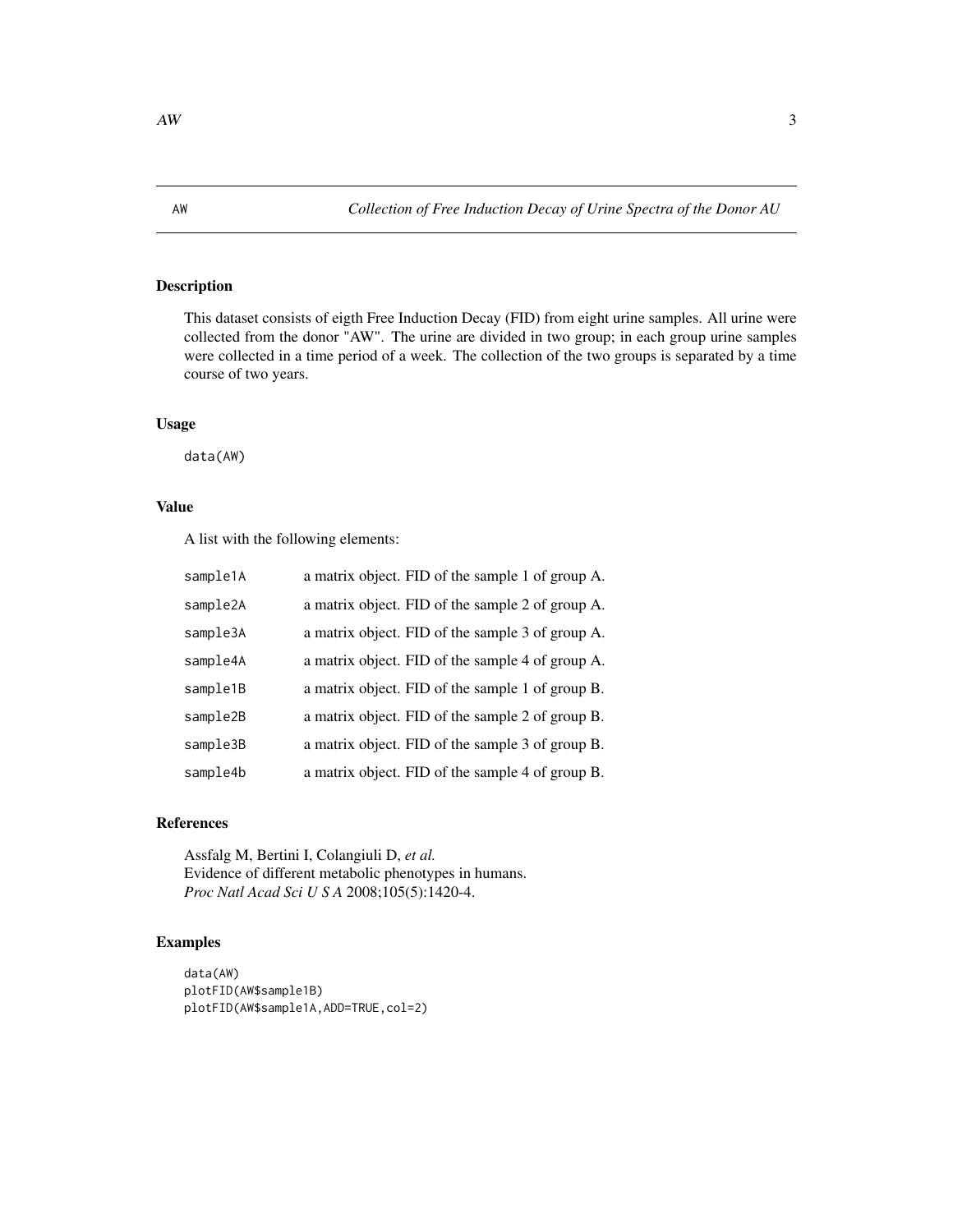<span id="page-3-0"></span>

This function save a matrix in audio file as \*.wav

#### Usage

musicMatrix(ma,destination)

#### Arguments

| ma          | a matrix. The time in second unit is in the firt column. The intensity of the FID<br>is in the second column. |
|-------------|---------------------------------------------------------------------------------------------------------------|
| destination | Name of the .way file                                                                                         |

#### Details

This function uses - three functions from the package **tuneR**: [Wave](#page-0-0), [normalize](#page-0-0) and [writeWave](#page-0-0); one function from the package seewave: [savewav](#page-0-0).

#### Author(s)

Stefano Cacciatore

#### References

Cacciatore Stefano, Edoardo Saccenti, Mario Piccioli Hypothesis: The sound of the individual metabolic phenotype? Acoustic detection of NMR experiments OMICS: A Journal of Integrative Biology. Submitted.

```
data(AU)
musicMatrix(AU$sample1A,"audio.wav")
```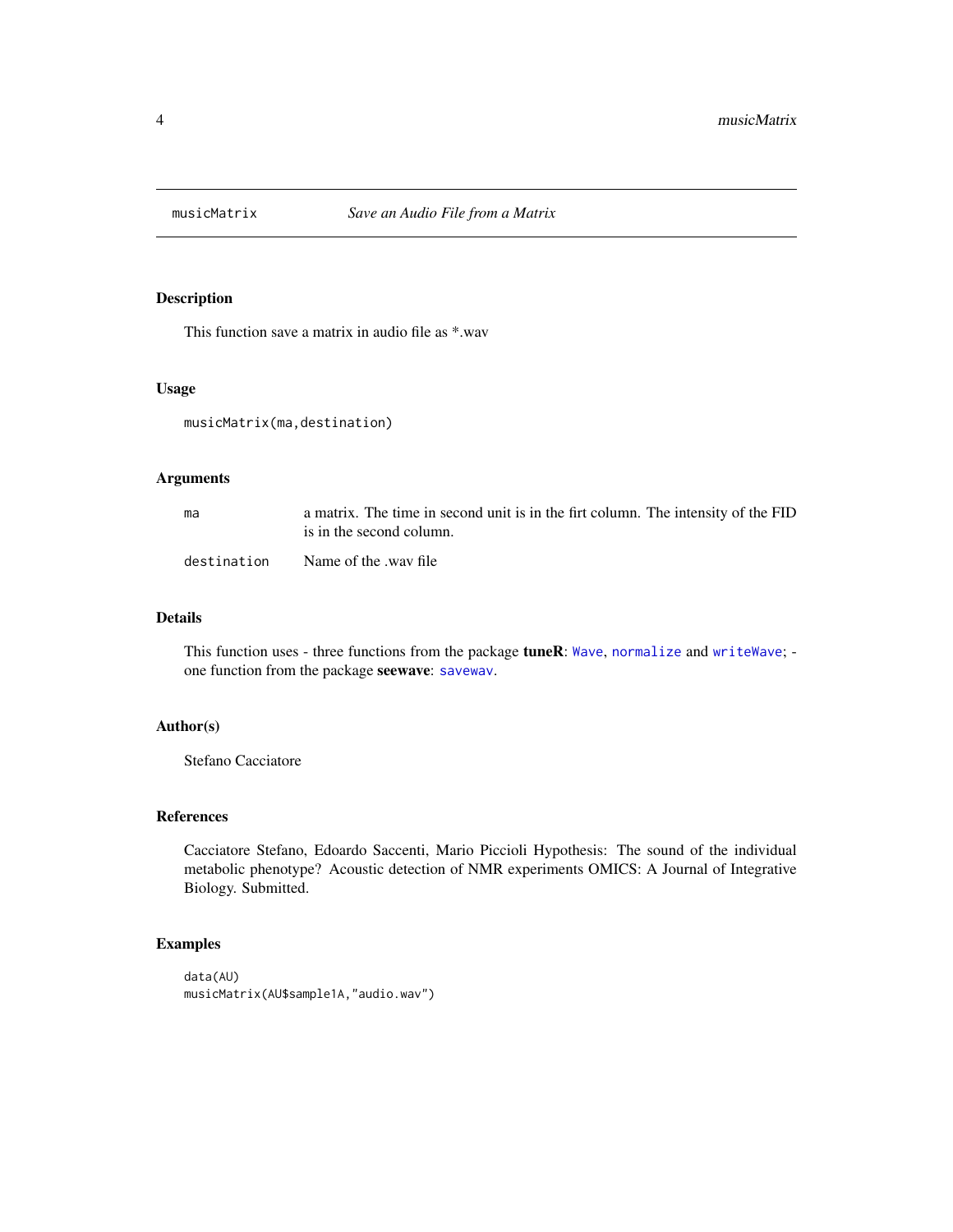<span id="page-4-0"></span>

This function converts monodimensional Nuclear Magnetic Resonance spectrum in audio file. The spectrum is imported as Bruker format and the audio file is saved as \*.wav

#### Usage

musicNMR(source,destination)

#### Arguments

| source      | The folder's address where the Free Induction Decay is located |
|-------------|----------------------------------------------------------------|
| destination | Name of the .way file                                          |

#### Details

This function uses - three functions from the package tuneR: [Wave](#page-0-0), [normalize](#page-0-0) and [writeWave](#page-0-0); one function from the package seewave: [savewav](#page-0-0).

#### Author(s)

Stefano Cacciatore

#### References

Cacciatore Stefano, Edoardo Saccenti, Mario Piccioli Hypothesis: The sound of the individual metabolic phenotype? Acoustic detection of NMR experiments OMICS: A Journal of Integrative Biology. Submitted.

plotFID *Free Induction Decay Plotting*

#### Description

A function for ploting Free Induction Decay (FID).

#### Usage

plotFID(x,ADD=FALSE, ...)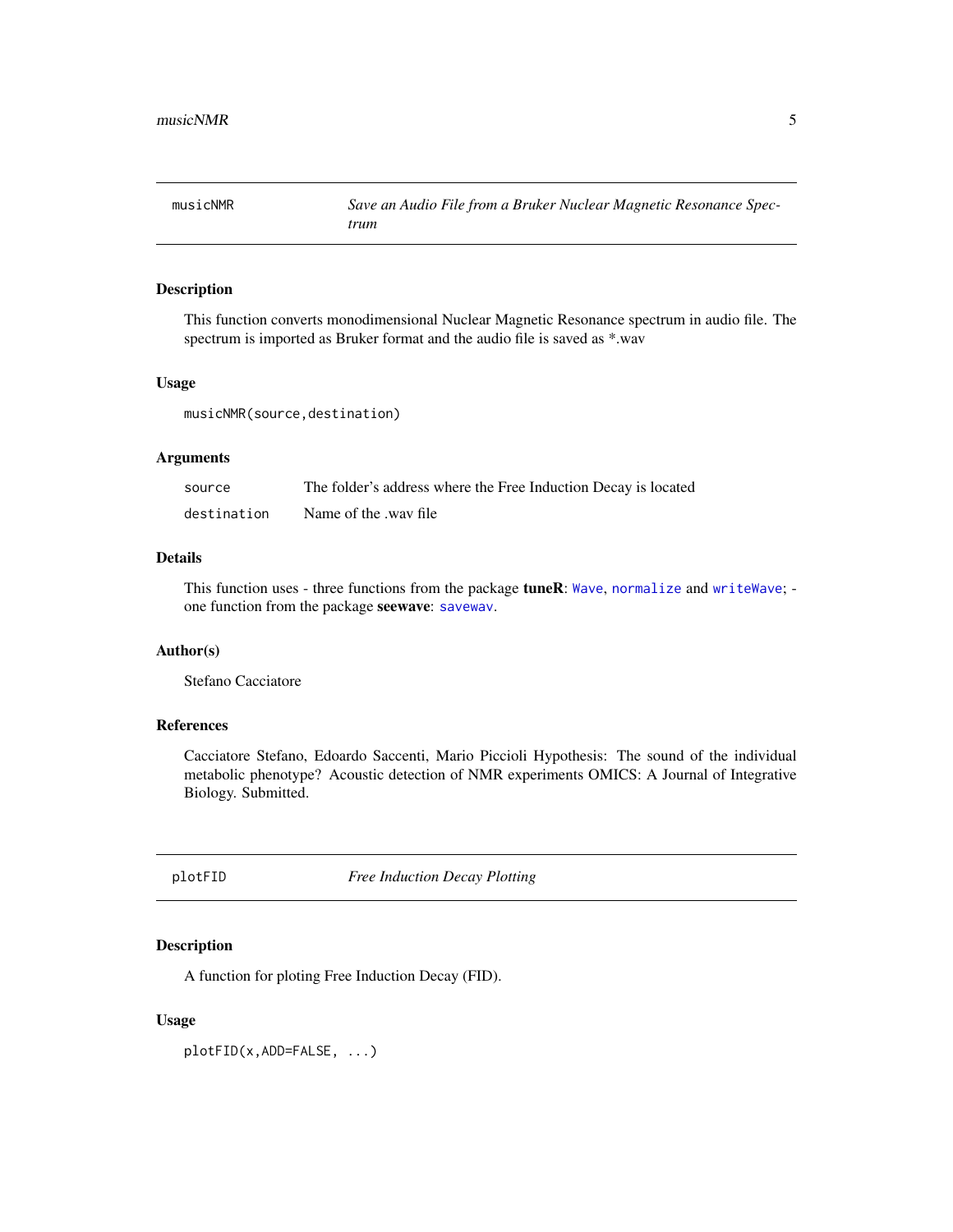### <span id="page-5-0"></span>Arguments

| $\mathsf{x}$            | a matrix. The time in second unit is in the firt column. The intensity of the FID<br>is in the second column. |
|-------------------------|---------------------------------------------------------------------------------------------------------------|
| ADD.                    | For a new plot $ADD = FALSE$ . To overimpose a different FID on an existing plot<br>$ADD = TRUE.$             |
| $\cdot$ $\cdot$ $\cdot$ | Arguments to be passed to the plot function.                                                                  |

#### Author(s)

Stefano Cacciatore

#### References

Cacciatore Stefano, Edoardo Saccenti, Mario Piccioli Hypothesis: The sound of the individual metabolic phenotype? Acoustic detection of NMR experiments OMICS: A Journal of Integrative Biology. Submitted.

```
data(AU)
plotFID(AU$sample1B)
plotFID(AU$sample1A,ADD=TRUE,col=2)
```